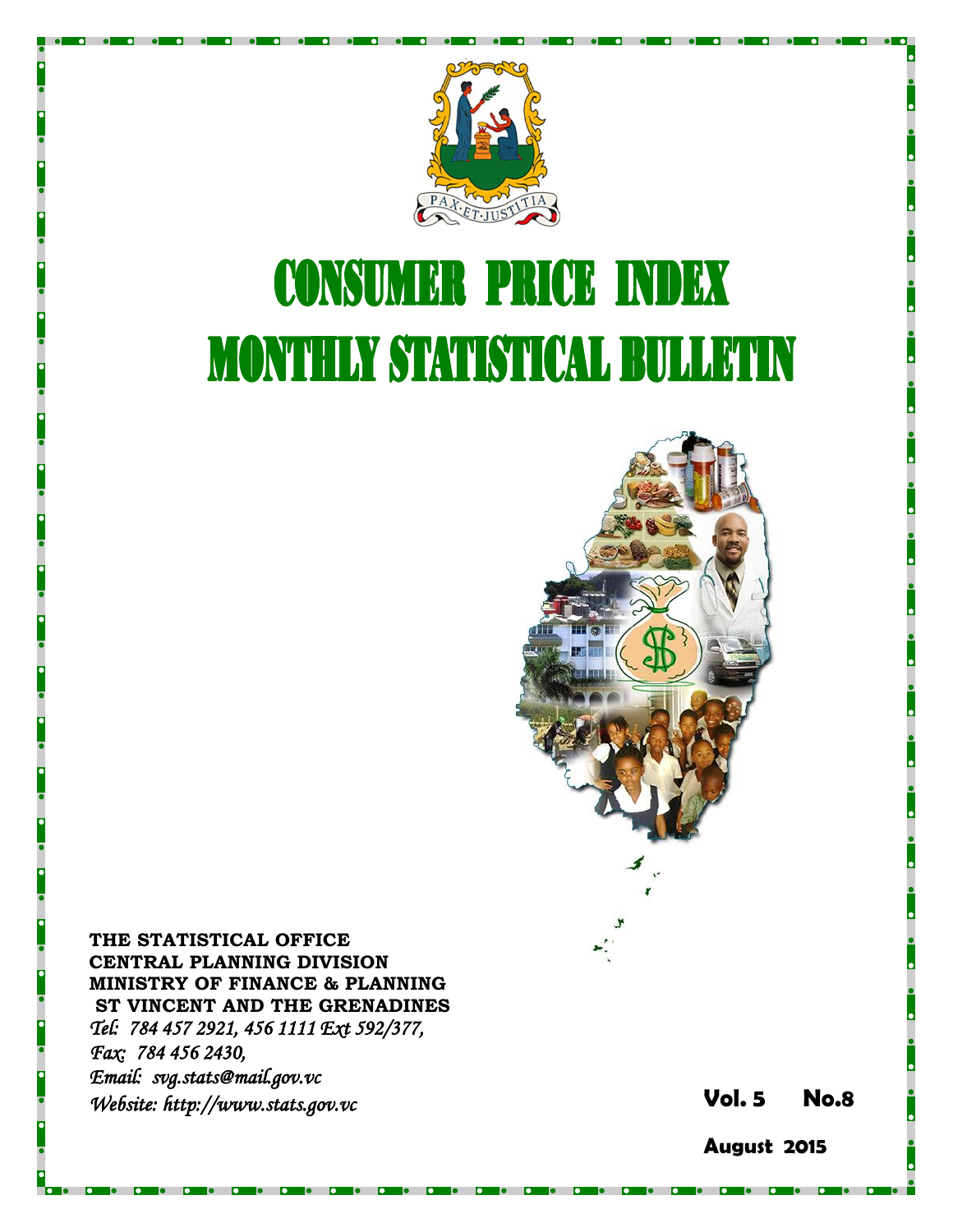# **TABLE OF CONTENTS**

# **Page No.**

|                | Analysis $-$                                                                    | 1              |
|----------------|---------------------------------------------------------------------------------|----------------|
|                |                                                                                 |                |
| Table No.      |                                                                                 |                |
| $\mathbf{1}$   | <b>Average Retail Price of Selected Items</b>                                   | 3              |
| $\overline{2}$ | Average Retail Price of Selected Items AUGUST 2015 compared<br>With AUGUST 2014 | $\overline{4}$ |
| 3              | The Consumer Price Index by main groups                                         | 8              |
| $\overline{4}$ | The Consumer Price Index contribution to change by Groups                       | 10             |
| 5              | Monthly Items by Group                                                          | 11             |
|                | Chart No.                                                                       |                |
|                | 1 COICOP Percentage Change for the Month of AUGUST 2015                         | 9              |

\* \* \*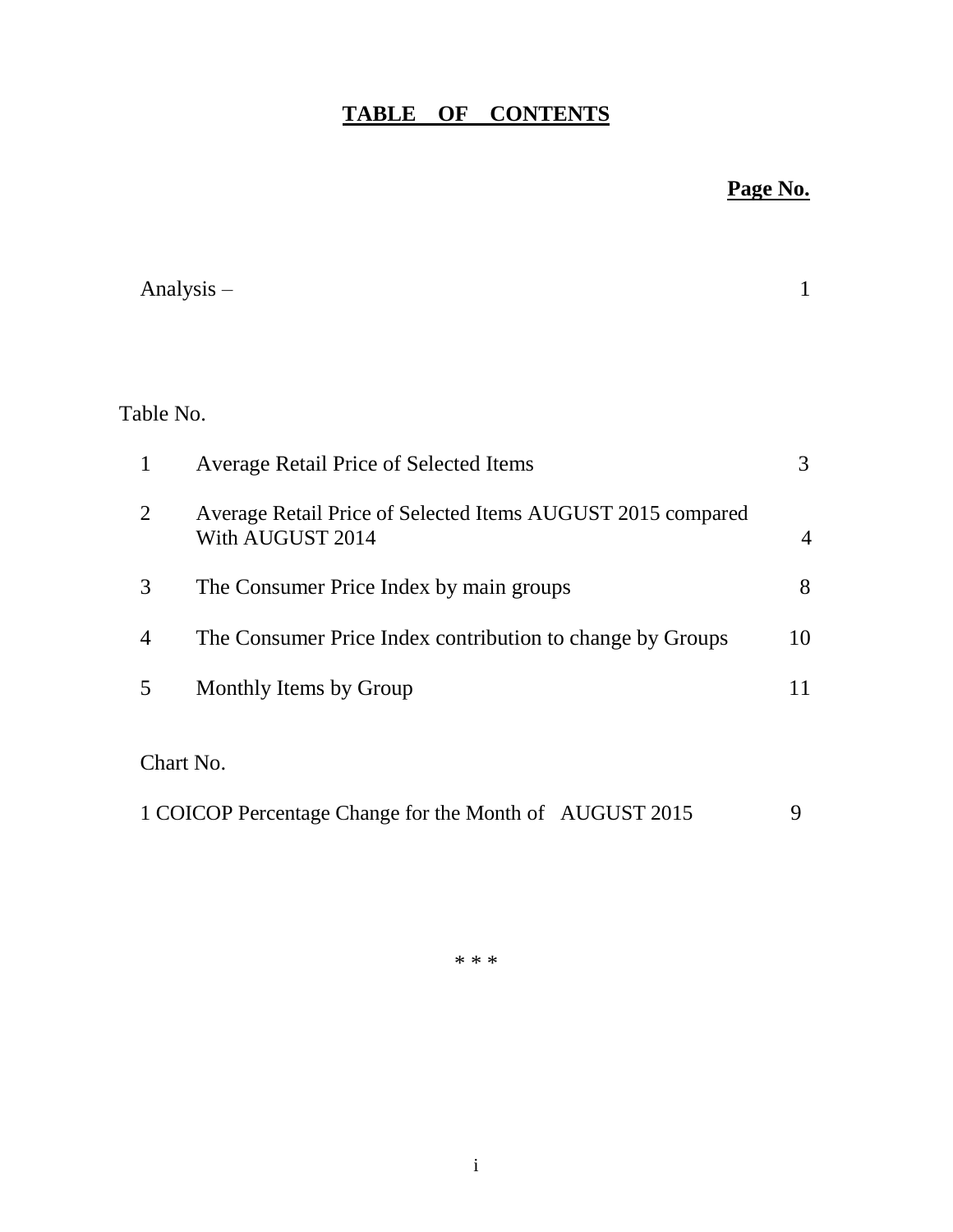# **AUGUST 2015**

The consumer price index remained unchanged for the month of August 2015. The "All Items" index stood at 106.3 for the month of August, the same figure recorded for the month of July. The "point to point" inflation rate was recorded as negative 1.9 percent.

Three (3) groups recorded increases during the month: "Communication", (1.3 percent), "Transport" (0.8 percent) and "Recreation and Culture" (0.1 percent). Five (5) groups recorded decreases during the month: "Food and Non-Alcoholic Beverages" (0.6 percent), "Housing, Water, Electricity, Gas and other Fuels" (0.4 percent), "Clothing and Footwear", (0.1 percent), "Furnishings, Household Equipment & Household Maintenance" (0.1 percent), and "Miscellaneous Goods and Services" (0.1 percent). Four (4) groups remained unchanged, "Health", "Education" "Alcoholic Beverages, Tobacco & Narcotics" and "Restaurants and Hotels".

The 1.3 percent increase in the "Communication" index is due to increases in the cost of telephone calls made from a mobile device to a fixed line. Domestic telephone calls grew by 4.7 percent.

The "Transport" index also registered a 0.8 percent increase as a result of an increase in prices for the following items: passenger airfares from St.Vincent and the Grenadines to London (18.7 percent) and Toronto (1.1 percent) and petrol (3.3 percent).

The "Food and Non- Alcoholic Beverages" group index recorded a decline of 0.6 percent due to a decrease in the prices for several food items such as: cucumber (24.6 percent), chicken-leg quarters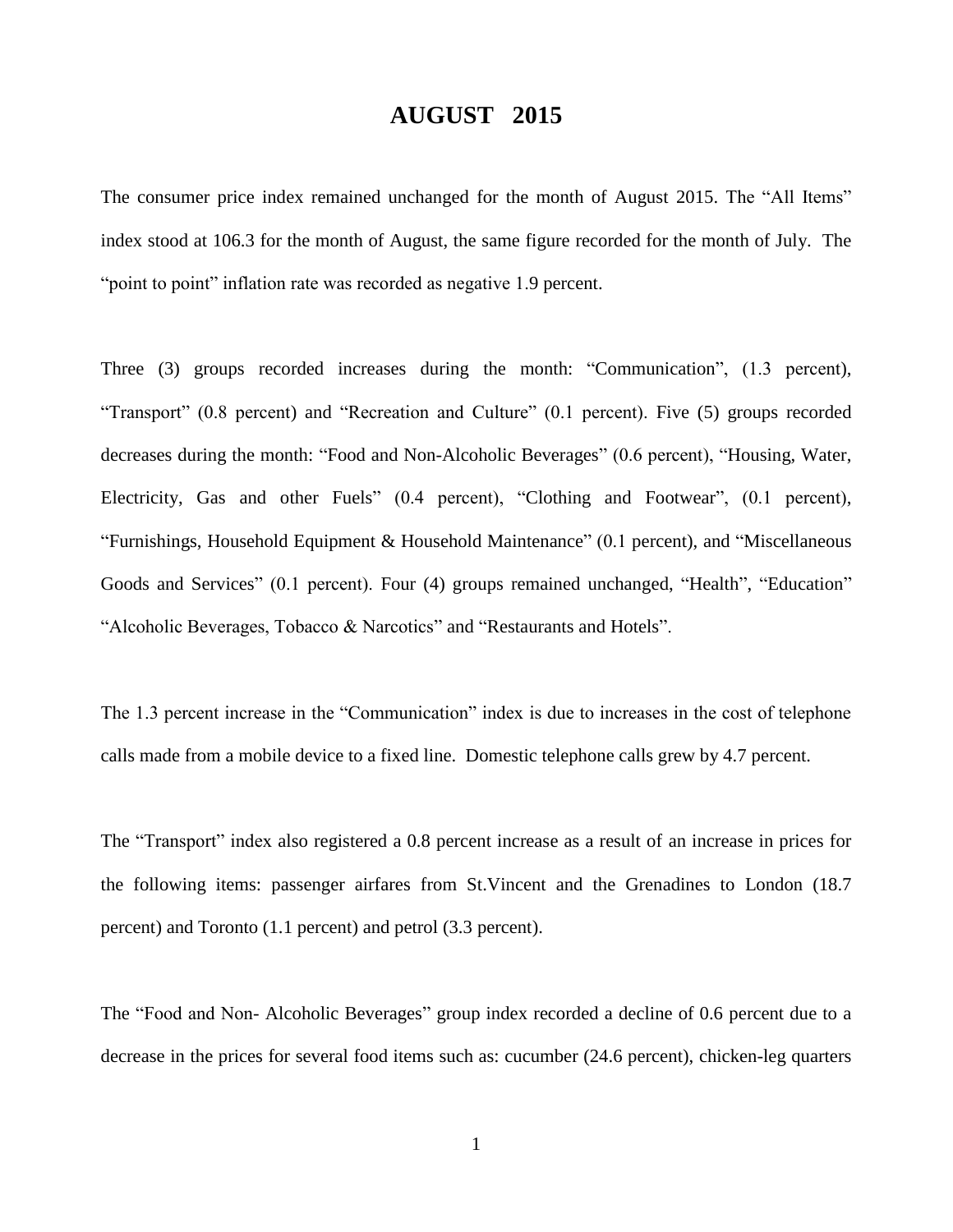(11.1 percent), tomatoes (6.1 percent), tannias (5.9 percent), chicken-drumsticks (3.3 percent), peanut butter (2.7 percent) and powdered milk –full cream (2.1 percent).

Lower costs for items such as kerosene (6.9 percent) and electricity (2.7 percent), contributed to the 0.4 percent decline in the index for the group "Housing, Water, Electricity, Gas and Other Fuels". The decline in the cost of electricity was as a consequence of a lower fuel surcharge rate which moved from 35.48 cents per kilowatt hour in July 2015 to 33.54 cents per kilowatt hour in August 2015.

Correspondingly, the "Clothing and Footwear" group index decreased by 0.1 percent due to a decline of 4.0 percent in the price of a women's blouse.

Lower prices for disinfectant (1.9 percent) and bleach (1.2 percent), contributed to the 0.1 percent decrease in the "Furnishings, Household Equipment and Household Maintenance" index, while the 3.0 percent change in the price of disposable diapers led to the 0.1 percent decline in the "Miscellaneous Goods and Services" index.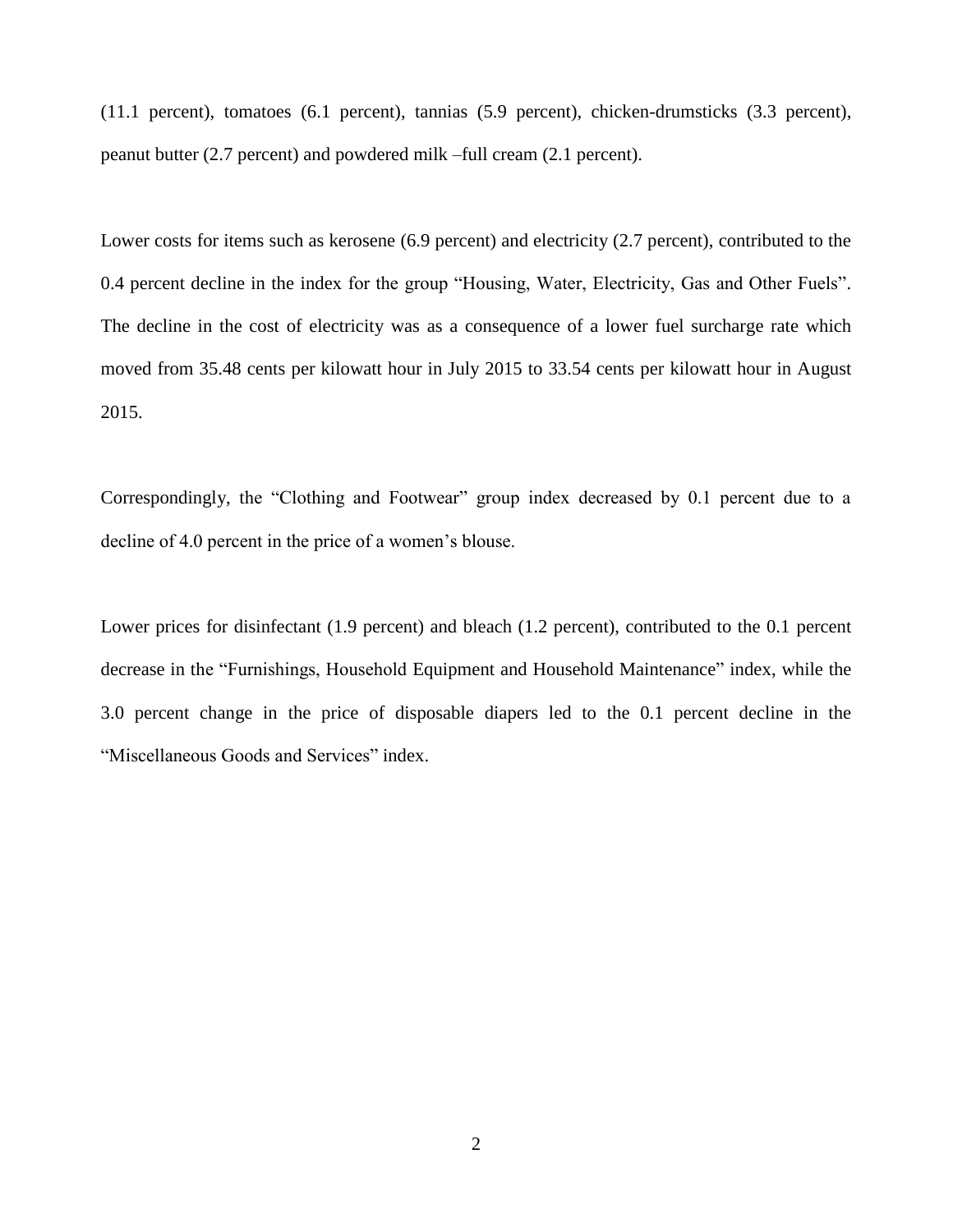# **TABLE 1 AVERAGE RETAIL PRICE OF SELECTED ITEMS**

|                                       | <b>UNIT</b>     | <b>AVERAGE PRICE</b> |             |               | <b>CHANGE PERCENTAGE</b> |  |
|---------------------------------------|-----------------|----------------------|-------------|---------------|--------------------------|--|
| <b>ITEM</b>                           | OF              | EC\$                 |             | $\mathbf{IN}$ | <b>CHANGE</b>            |  |
|                                       | <b>QUANTITY</b> | <b>AUGUST</b>        | <b>JULY</b> | <b>PRICE</b>  | $\mathbf{IN}$            |  |
|                                       |                 | 2015                 | 2015        |               | <b>PRICE</b>             |  |
| <b>INCREASED</b>                      |                 |                      |             |               |                          |  |
| Oranges                               | Lb              | 3.50                 | 3.18        | 0.32          | 10.06                    |  |
| Bananas -ripe                         | Lb              | 1.34                 | 1.19        | 0.15          | 12.61                    |  |
| Dasheens                              | Lb              | 2.00                 | 1.83        | 0.17          | 9.29                     |  |
| Carrots                               | Lb              | 3.82                 | 3.46        | 0.36          | 10.40                    |  |
| Cabbage                               | Lb              | 3.47                 | 3.34        | 0.13          | 3.89                     |  |
| Onion - loose                         | Lb              | 2.51                 | 2.45        | 0.06          | 2.45                     |  |
| Mustard                               | 16oz Bot        | 5.99                 | 5.33        | 0.66          | 12.38                    |  |
| Tomato sauce                          | 425g Bot        | 5.20                 | 5.12        | 0.08          | 1.56                     |  |
| Mozarella-cheese                      | Lb              | 14.97                | 14.58       | 0.39          | 2.67                     |  |
| Smoked Herring                        | Lb              | 8.23                 | 8.04        | 0.19          | 2.36                     |  |
| Petrol - Unleaded                     | 1 Gal           | 12.45                | 12.05       | 0.40          | 3.32                     |  |
| English language - textbook           | Each            | 65.92                | 64.77       | 1.15          | 1.78                     |  |
| Passenger transport by air:           |                 |                      |             |               |                          |  |
| SVG to London, U.K                    | 1 month         | 5,678.90             | 4,784.10    | 894.80        | 18.70                    |  |
| SVG to Toronto, Canada                | 1 month         | 3,990.00             | 3,946.90    | 43.10         | 1.09                     |  |
| Telephone service:                    |                 |                      |             |               |                          |  |
| Mobile to Local fixed line            | 1 min           | 0.89                 | 0.85        | 0.04          | 4.71                     |  |
|                                       |                 |                      |             |               |                          |  |
|                                       |                 |                      |             |               |                          |  |
| <b>DECREASED</b>                      |                 |                      |             |               |                          |  |
| <b>Chicken - Leg Quarters</b>         | Lb              | 2.25                 | 2.53        | $-0.28$       | $-11.07$                 |  |
| Chicken - Drumsticks                  | Lb              | 2.68                 | 2.77        | $-0.09$       | $-3.25$                  |  |
| Chicken - Whole legs                  | Lb              | 3.05                 | 3.17        | $-0.12$       | $-3.79$                  |  |
| <b>Turkey Wings</b>                   | Lb              | 3.41                 | 3.48        | $-0.07$       | $-2.01$                  |  |
| Pig-feet frozen                       | Lb              | 4.11                 | 4.27        | $-0.16$       | $-3.75$                  |  |
| Sliced bacon                          | 12oz Pk         | 11.16                | 12.07       | $-0.91$       | $-7.54$                  |  |
| Tomatoes                              | Lb              | 5.05                 | 5.38        | $-0.33$       | $-6.13$                  |  |
| <b>Broccoli</b>                       | Lb              | 8.96                 | 9.69        | $-0.73$       | $-7.53$                  |  |
| Cucumber                              | Lb              | 2.95                 | 3.91        | $-0.96$       | $-24.55$                 |  |
| Tannias                               | Lb              | 3.02                 | 3.21        | $-0.19$       | $-5.92$                  |  |
| Powdered Milk- full cream             | Lb              | 6.98                 | 7.13        | $-0.15$       | $-2.10$                  |  |
| Peanut Butter                         | 12oz Bot        | 10.23                | 10.51       | $-0.28$       | $-2.66$                  |  |
| Women's blouse short sleeve           | Each            | 24.00                | 25.00       | $-1.00$       | $-4.00$                  |  |
| <b>Electricity Consumption charge</b> | 140KWH          | 116.96               | 119.67      | $-2.71$       | $-2.26$                  |  |
| Kerosene oil                          | 1 Gal           | 11.54                | 12.40       | $-0.86$       | $-6.94$                  |  |
| Diesel                                | 1 Gal           | 9.98                 | 10.13       | $-0.15$       | $-1.48$                  |  |
| Disinfectant                          | 30oz Bot        | 5.05                 | 5.15        | $-0.10$       | $-1.94$                  |  |
| Bleach                                | 96oz Bot        | 10.67                | 10.80       | $-0.13$       | $-1.20$                  |  |
| Disposable Diapers                    | 12pk            | 9.95                 | 10.26       | $-0.31$       | $-3.02$                  |  |
|                                       |                 |                      |             |               |                          |  |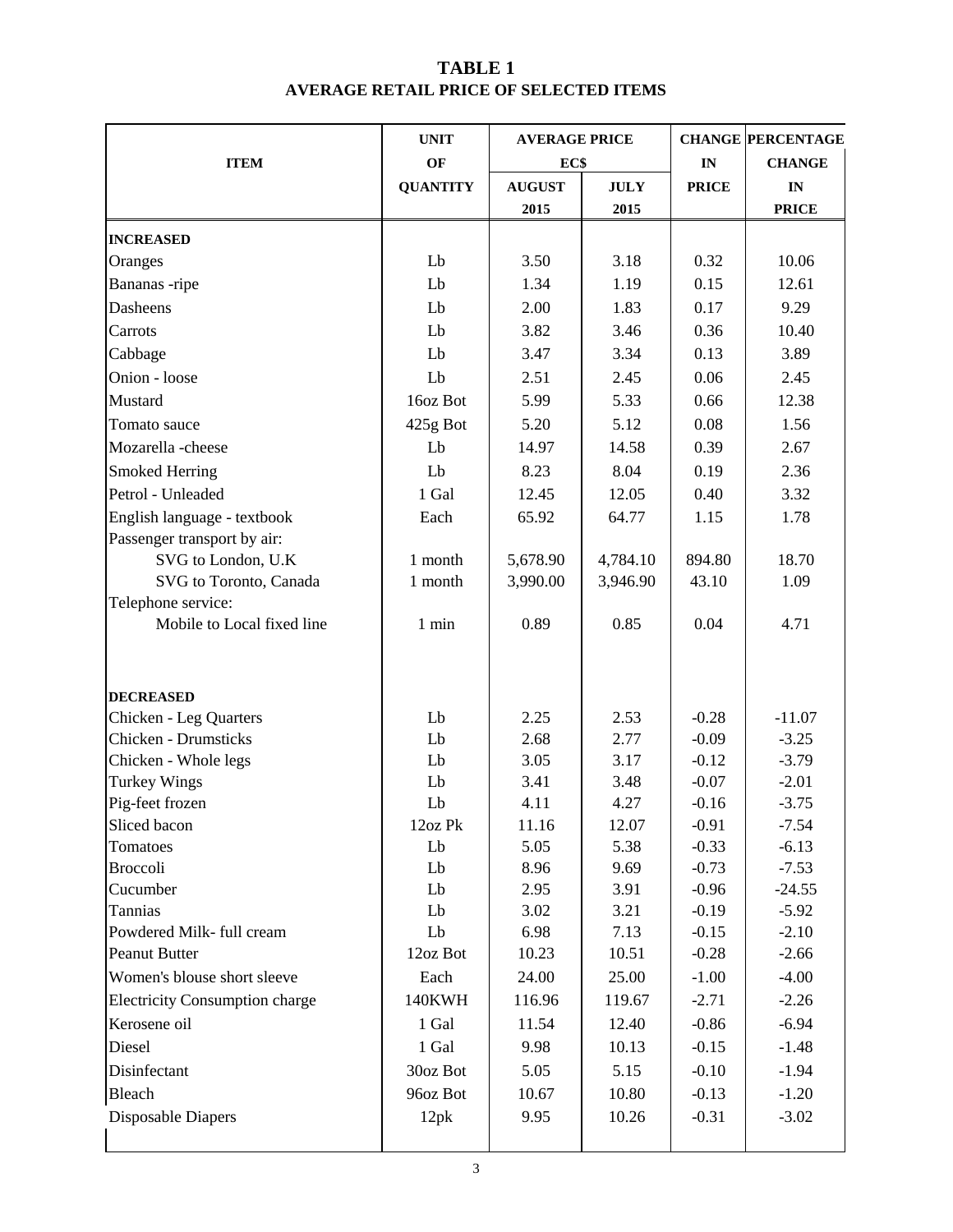### **TABLE 2 AVERAGE RETAIL PRICE OF SELECTED ITEMS AUGUST 2015 COMPARED WITH AUGUST 2014**

| <b>ITEMS</b>                          | <b>UNIT</b>     | <b>AVERAGE</b> |               | <b>CHANGE</b> | PERCENTAGE    |
|---------------------------------------|-----------------|----------------|---------------|---------------|---------------|
|                                       | <b>OF</b>       | EC\$           |               | IN            | <b>CHANGE</b> |
|                                       | <b>QUANTITY</b> | <b>AUGUST</b>  | <b>AUGUST</b> | <b>PRICE</b>  | IN            |
|                                       |                 | 2015           | 2014          |               | <b>PRICE</b>  |
| FOOD AND NON-ALCOHOLIC                |                 |                |               |               |               |
| <b>BEVERAGES</b>                      |                 |                |               |               |               |
| Beef - Fresh                          | Lb.             | 8.00           | 8.00          | 0.00          | 0.00          |
| Chicken - Whole                       | Lb.             | 6.27           | 6.15          | 0.12          | 1.95          |
| Chicken - Leg Quarters                | Lb.             | 2.25           | 2.91          | $-0.66$       | $-22.68$      |
| Chicken - Backs                       | Lb.             | 1.60           | 1.72          | $-0.12$       | $-6.98$       |
| Chicken - Wings                       | Lb.             | 4.78           | 5.02          | $-0.24$       | $-4.78$       |
| <b>Turkey Wings</b>                   | Lb.             | 3.41           | 3.77          | $-0.36$       | $-9.55$       |
| Fish - Fresh (Deep Sea)               | Lb.             | 9.00           | 9.00          | 0.00          | 0.00          |
| Fish - Fresh (Jacks)                  | Lb.             | 4.00           | 5.00          | $-1.00$       | $-20.00$      |
| Fish - Fresh (Robins)                 | Lb.             | 4.00           | 5.00          | $-1.00$       | $-20.00$      |
| <b>Chicken Franks</b>                 | 340 g Pk        | 5.26           | 5.21          | 0.05          | 0.96          |
| Luncheon Meat (pork)                  | 340 g           | 7.60           | 7.62          | $-0.02$       | $-0.26$       |
| Codfish                               | Lb.             | 14.88          | 14.20         | 0.68          | 4.79          |
| Cornflakes                            | 12 oz           | 12.69          | 12.40         | 0.29          | 2.34          |
| Pasta - Elbows                        | 340 g           | 4.62           | 4.19          | 0.43          | 10.26         |
| Milk - Evaporated                     | 410g Tin        | 3.33           | 3.21          |               | 3.74          |
| Milk - Condensed                      | 397g Tin        | 3.29           | 3.54          | $-0.25$       | $-7.06$       |
| Bread-Small Loaf, white               | 5 Pk            | 1.99           | 1.99          | 0.00          | 0.00          |
| Bread - Large Sliced Pan Loaf (white) | Each            | 4.25           | 4.25          | 0.00          | 0.00          |
| Eggs                                  | Doz             | 8.64           | 8.64          | 0.00          | 0.00          |
| Orange Juice                          | 19 oz Tin       | 8.41           | 7.91          | 0.50          | 6.32          |
| Sugar - Brown (loose)                 | Lb.             | 1.36           | 1.43          | $-0.07$       | $-4.90$       |
| Sugar - White (loose)                 | Lb.             | 1.72           | 1.76          | $-0.04$       | $-2.27$       |
| Flour - Loose                         | Lb.             | 1.40           | 1.40          | 0.00          | 0.00          |
| Flour - Packaged (white)              | 2 kg            | 6.75           | 6.75          | 0.00          | 0.00          |
| Flour - Packaged (wholewheat)         | 2 kg            | 7.39           | 7.39          | 0.00          | 0.00          |
| Rice - Loose                          | Lb.             | 1.78           | 1.78          | 0.00          | 0.00          |
| Rice - Package                        | 2 kg            | 9.22           | 9.20          | 0.02          | 0.22          |
| <b>Bananas</b>                        | Lb.             | 1.34           | 1.30          | 0.04          | 3.08          |
| <b>Breadfruit</b>                     | Lb.             | 2.66           | 2.63          | 0.03          | 1.14          |
| Eddoes                                | Lb.             | 2.70           | 2.64          | 0.06          | 2.27          |
| Dasheens                              | Lb.             | 2.00           | 2.03          | $-0.03$       | $-1.48$       |
| <b>Sweet Potatoes</b>                 | Lb.             | 2.09           | 2.24          | $-0.15$       | $-6.70$       |
| Oranges                               | Each            | 0.78           | 0.95          | $-0.17$       | $-17.89$      |
| Tomatoes                              | Lb.             | 5.05           | 4.68          | 0.37          | 7.91          |
| <b>Cooking Margarine</b>              | 445g Tub        | 7.85           | 7.90          | $-0.05$       | $-0.63$       |
| Vegetable Oil                         | 1 Litre         | 10.61          | 10.47         | 0.14          | 1.34          |
| Powdered Chocolate                    | 300g Pk         | 10.59          | 10.46         | 0.13          | 1.24          |
| Hairoun Fruit Cocktail (not cold)     | 280 ml Bottle   | 2.26           | 2.26          | 0.00          | 0.00          |
| Vitamalt                              | 310 ml Bottle   | 5.61           | 5.60          | 0.01          | 0.18          |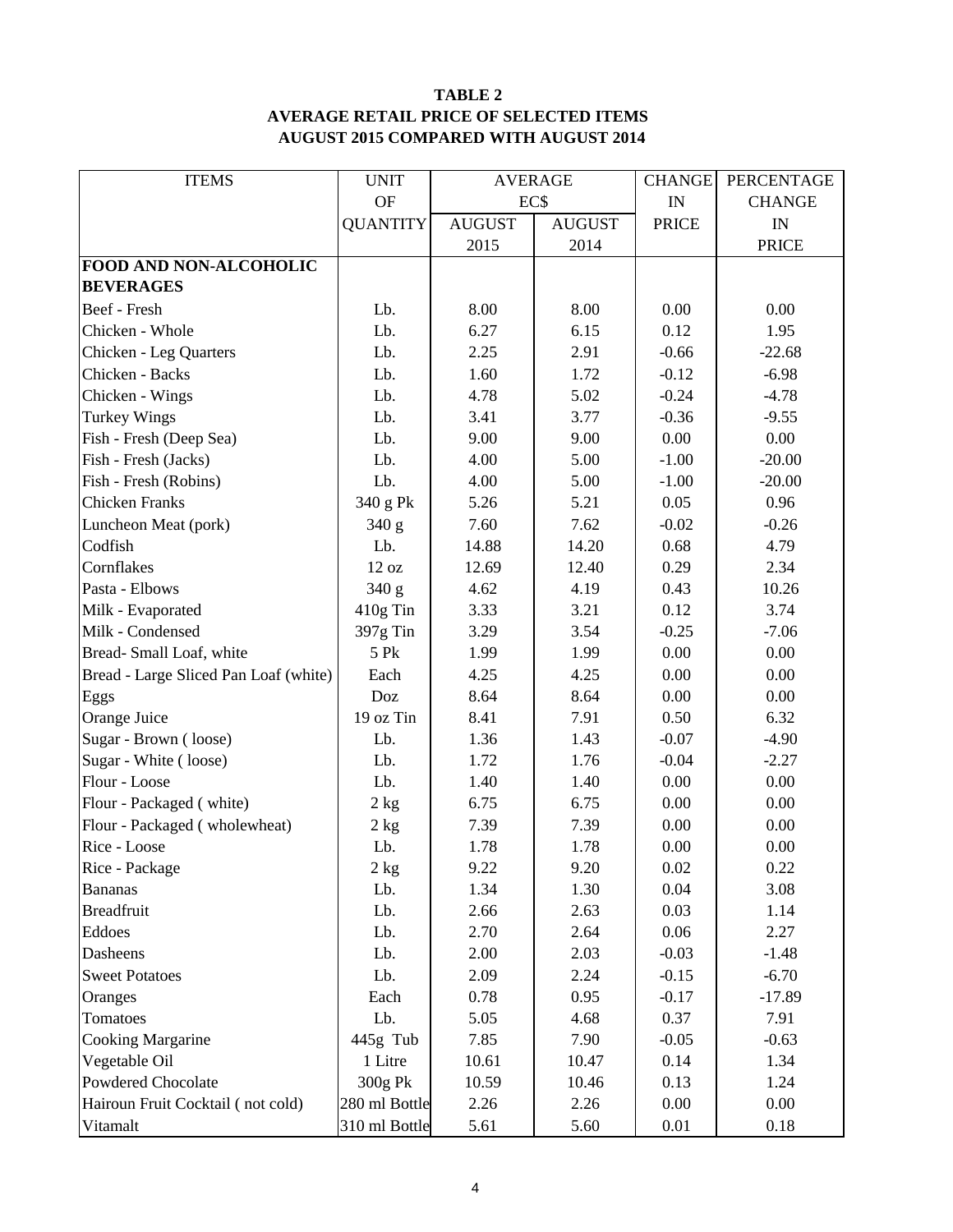#### **TABLE 2 Cont'd AVERAGE RETAIL PRICE OF SELECTED ITEMS AUGUST 2015 COMPARED WITH AUGUST 2014**

| <b>ITEMS</b>                                  | <b>UNIT</b>     | <b>AVERAGE PRICE</b> |               |              | <b>CHANGE PERCENTAGE</b> |
|-----------------------------------------------|-----------------|----------------------|---------------|--------------|--------------------------|
|                                               | <b>OF</b>       |                      | EC\$          |              | <b>CHANGE</b>            |
|                                               | <b>QUANTITY</b> | <b>AUGUST</b>        | <b>AUGUST</b> | <b>PRICE</b> | $\mathbf{IN}$            |
|                                               |                 | 2015                 | 2014          |              | <b>PRICE</b>             |
| ALCOHOLIC BEVERAGES, TOBACCO                  |                 |                      |               |              |                          |
| <b>&amp; NARCOTICS</b>                        |                 |                      |               |              |                          |
| Rum - Local (White)                           | 750 ml Bot.     | 29.02                | 29.02         | 0.00         | 0.00                     |
| Beer - Local                                  | 280 ml Bot.     | 4.51                 | 4.49          | 0.02         | 0.45                     |
| Cigarettes                                    | Pkt. $(10)$     | 3.77                 | 3.47          | 0.30         | 8.65                     |
| Table wine (local)                            | 26 oz Bot.      | 18.70                | 18.52         | 0.18         | 0.97                     |
| <b>CLOTHING &amp; FOOTWEAR</b>                |                 |                      |               |              |                          |
| Textile material - Terelyne                   | Yd.             | 47.95                | 47.95         | 0.00         | 0.00                     |
| Textile material - Linen                      | Yd.             | 17.95                | 17.95         | 0.00         | 0.00                     |
| Men's Shirts - Long Sleeve                    | Each            | 69.95                | 69.95         | 0.00         | 0.00                     |
| Men's Jeans (long) - size 30                  | Each            | 39.95                | 39.95         | 0.00         | $0.00\,$                 |
| Men's Shoes -Formal                           | Pair            | 79.95                | 79.95         | 0.00         | 0.00                     |
| Women's Shoes - Formal                        | Pair            | 110.00               | 110.00        | 0.00         | 0.00                     |
| Women's 2Pc Skirtsuit (polyester) large       | Each            | 100.00               | 101.89        | $-1.89$      | $-1.85$                  |
| Women's Blouse (cotton/Spandex)               | Each            | 24.00                | 25.00         | $-1.00$      | $-4.00$                  |
| HOUSING, WATER, ELECTRICITY                   |                 |                      |               |              |                          |
| <b>GAS AND OTHER FUELS</b>                    |                 |                      |               |              |                          |
| Rent:                                         |                 |                      |               |              |                          |
| Unfurnished House -2 Bedrooms                 | 1Mth            | 546.43               | 546.43        | 0.00         | 0.00                     |
| Unfurnished House -3 Bedrooms                 | 1Mth            | 612.50               | 612.50        | 0.00         | 0.00                     |
| Furnished Apartment - 2 Bedrooms              | 1Mth            | 791.67               | 791.67        | 0.00         | 0.00                     |
| Cement - Portland (grey)                      | 94 Lbs          | 24.90                | 24.90         | 0.00         | 0.00                     |
| Galvanise Sheets 10 ft.                       | 1 Length        | 86.38                | 86.38         | 0.00         | 0.00                     |
| Oil Paint                                     | 1 Gal.          | 105.00               | 110.00        | $-5.00$      | $-4.55$                  |
| Lumber -Dressed Treated Yellow Pine (1x12x12) | 1 Length        | 68.32                | 67.61         | 0.71         | 1.05                     |
| Water - Consumption Charge                    | 5000 Gals.      | 37.50                | 37.50         | 0.00         | 0.00                     |
| Kerosene                                      | 1 Gal.          | 11.54                | 13.93         | $-2.39$      | $-17.16$                 |
| Charcoal                                      | 1 Sack          | 40.00                | 40.00         | 0.00         | 0.00                     |
| <b>Cooking Gas</b>                            | 20 Lb. Cyl.     | 31.25                | 44.56         | $-13.31$     | $-29.87$                 |
| <b>Electricity Consumption Charge</b>         | <b>140 KWH</b>  | 116.96               | 152.14        | 35.18        | $-23.12$                 |
| <b>FURNISHING, HOUSEHOLD</b>                  |                 |                      |               |              |                          |
| <b>EQUIPMENT AND HOUSEHOLD</b>                |                 |                      |               |              |                          |
| <b>MAINTENANCE</b>                            |                 |                      |               |              |                          |
| Bed - Cherry 54"x75"                          | Each            | 1,162.50             | 1,162.50      | 0.00         | 0.00                     |
| Double size sheets - coloured/cotton          | Each            | 88.80                | 88.80         | 0.00         | 0.00                     |
| Frying Pan - 12" - non-stick                  | Each            | 52.76                | 52.76         | 0.00         | 0.00                     |
| <b>Laundry Soap</b>                           | Each            | 1.16                 | 1.10          | 0.06         | 5.45                     |
| Electrical Bulb - 60W                         | Each            | 5.94                 | 5.53          | 0.41         | 7.41                     |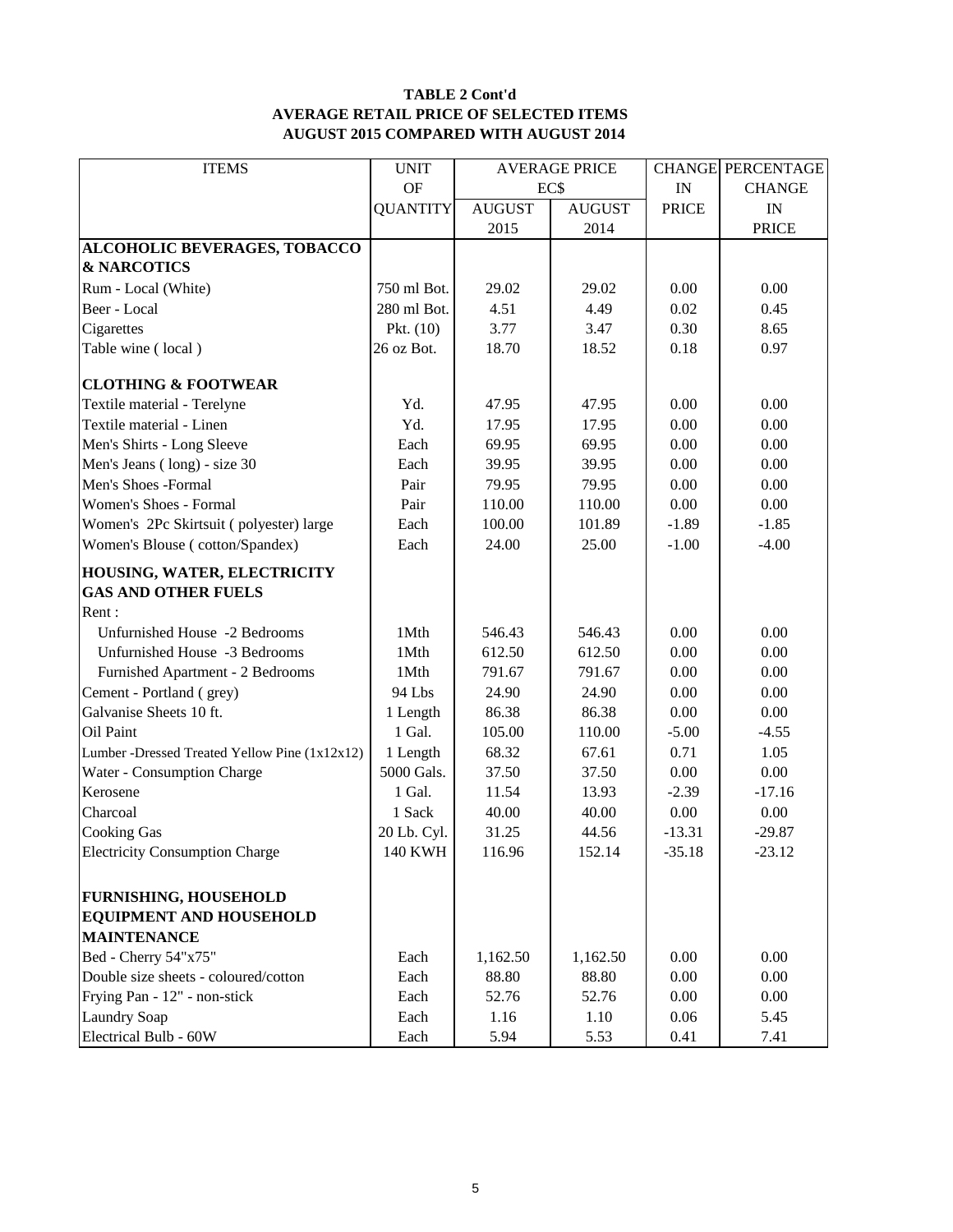## **TABLE 2 Cont'd AVERAGE RETAIL PRICE OF SELECTED ITEMS AUGUST 2015 COMPARED WITH AUGUST 2014**

| <b>ITEMS</b>                                | <b>UNIT</b>     | <b>AVERAGE PRICE</b> |                  | <b>CHANGE</b> | PERCENTAGE    |
|---------------------------------------------|-----------------|----------------------|------------------|---------------|---------------|
|                                             | OF              |                      | EC\$             |               | <b>CHANGE</b> |
|                                             | <b>QUANTITY</b> | <b>AUGUST</b>        | <b>AUGUST</b>    | <b>PRICE</b>  | IN            |
|                                             |                 | 2015                 | 2014             |               | <b>PRICE</b>  |
| <b>HEALTH</b>                               |                 |                      |                  |               |               |
| Doctor's Fee - Gynaecologist                | 1 Visit         | 60.00                | 50.00            | 10.00         | 20.00         |
| Eye Care                                    | 1 Test          | 100.00               | 100.00           | 0.00          | 0.00          |
| Hospitalisation (Private Ward)              | 1 Day           | 75.00                | 75.00            | 0.00          | 0.00          |
| Drug for Hypertension                       | 1 Mth supply    | 3.50                 | 3.50             | 0.00          | 0.00          |
| Drug for Diabetes                           | 1 Mth supply    | 13.16                | 13.70            | $-0.54$       | $-3.94$       |
| Cough, Cold Preparation                     | 125 ml.         | 15.58                | 15.57            | 0.01          | 0.06          |
| Dental Care                                 | 1 Visit         | 123.33               | 114.17           | 9.16          | 8.02          |
| Chest X-ray                                 | 1 Test          | 120.00               | 120.00           | 0.00          | 0.00          |
|                                             |                 |                      |                  |               |               |
| <b>TRANSPORT</b>                            |                 |                      |                  |               |               |
| Petrol - Unleaded                           | 1 Gal.          | 12.45                | 15.28            | $-2.83$       | $-18.52$      |
| Vehicle License (car) - not exd. 2000 lbs   | 1 Year          | 470.00               | 470.00           | 0.00          | 0.00          |
| Bus Fare - Mesopotamia                      | One Way         | 3.00                 | 3.00             |               | 0.00          |
| Boat Fare - Bequia                          | One Way         | 25.00                | 25.00            | 0.00          | 0.00          |
|                                             |                 |                      |                  |               |               |
| <b>COMMUNICATION</b>                        |                 |                      |                  |               |               |
| Telephone Service - rental of line-domestic | 1 Month         | 23.46                | 23.46            | 0.00          | 0.00          |
| Telephone - Consumption Charge              | 226 Units       | 18.08                | 18.08            | 0.00<br>0.00  | 0.00          |
| <b>Internet Charge</b>                      | 1 Month         |                      | 101.70<br>101.70 |               | 0.00          |
| Fixed Line Domestic Rate - peak             | 1 Minute        | 0.08                 | 0.08             | 0.00          | 0.00          |
| Mobile to Mobile - domestic                 | 1 Minute        | 0.83                 | 0.73             | 0.10          | 13.70         |
|                                             |                 |                      |                  |               |               |
| <b>RECREATION AND CULTURE</b>               |                 |                      |                  |               |               |
| Television 26 " Flat panel                  | Each            | 1,999.00             | 1,999.00         | 0.00          | 0.00          |
| Cable TV Basic Charge                       | 1 Month         | 74.75                | 74.75            | 0.00          | 0.00          |
| Laptop Computer -13.3 " screen 2 GB         | Each            | 3,832.24             | 3,499.00         | 333.24        | 9.52          |
| Desktop Computer - 14" Monitor 3 GB         | Each            | 2,071.45             | 1,891.32         | 180.13        | 9.52          |
| Car Remote Control                          | Each            | 250.00               | 250.00           | 0.00          | 0.00          |
| Dog Food (Canned)                           | 374 g Tin       | 3.37                 | 3.20             | 0.17          | 5.31          |
| Dance Admission to Night Club               | Per Person      | 20.00                | 20.00            | 0.00          | 0.00          |
| Carnival costume and Band Fees (Adult)      | Each            | 275.00               | 300.00           | $-25.00$      | $-8.33$       |
|                                             |                 |                      |                  |               |               |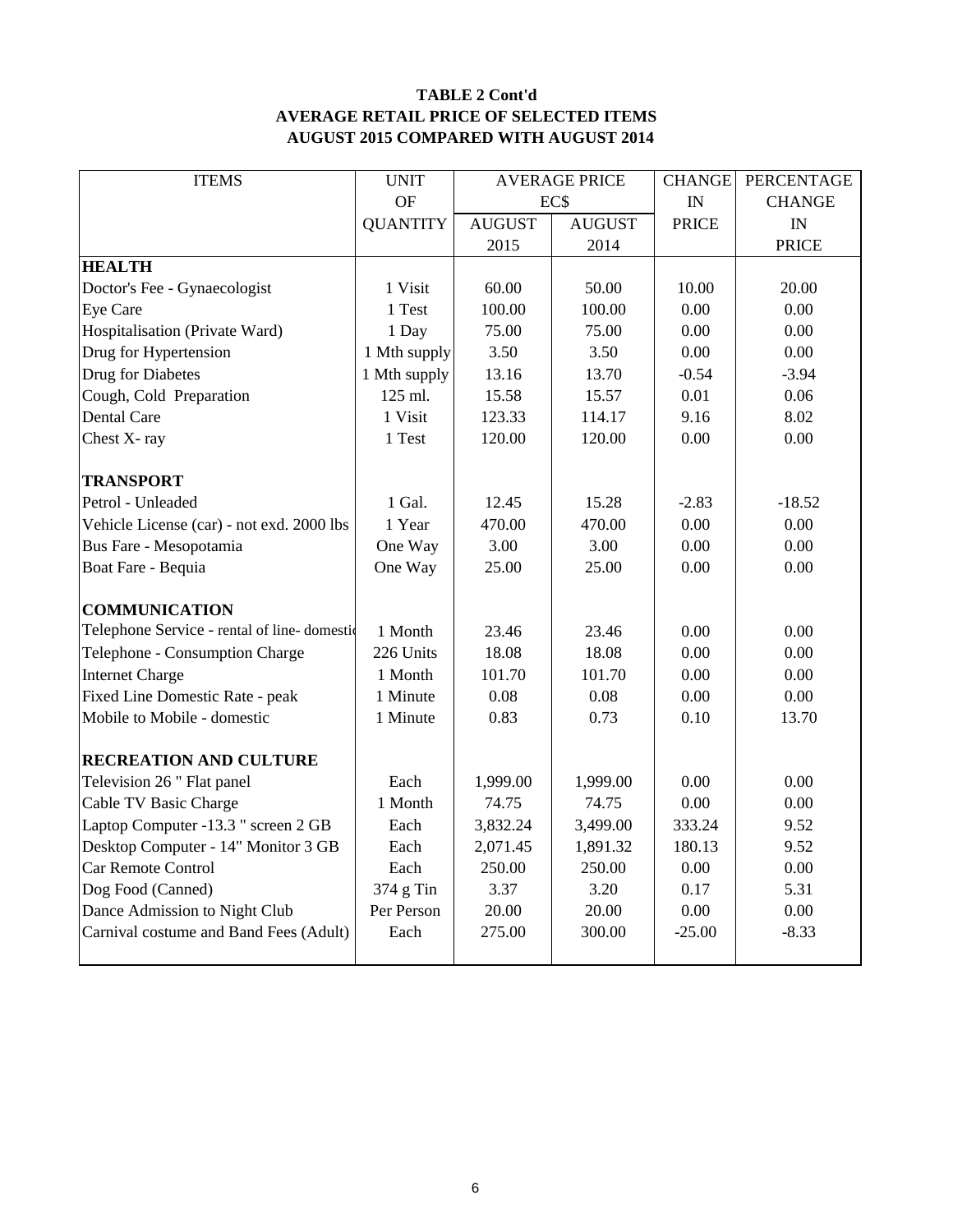## **TABLE 2 Cont'd AVERAGE RETAIL PRICE OF SELECTED ITEMS AUGUST 2015 COMPARED WITH AUGUST 2014**

| <b>ITEMS</b>                        | <b>UNIT</b>       |                | <b>AVERAGE PRICE</b> | <b>CHANGE</b> | PERCENTAGE    |
|-------------------------------------|-------------------|----------------|----------------------|---------------|---------------|
|                                     | <b>OF</b>         | EC\$           |                      | IN            | <b>CHANGE</b> |
|                                     | <b>QUANTITY</b>   | <b>AUGUST</b>  | <b>AUGUST</b>        | <b>PRICE</b>  | IN            |
|                                     |                   | 2015           | 2014                 |               | <b>PRICE</b>  |
|                                     |                   |                |                      |               |               |
| <b>EDUCATION</b>                    |                   |                |                      |               |               |
| Pre-Primary - Private               | 1 Month           | 205.00         | 205.00               | 0.00          | 0.00          |
| Primary School Fee - Private        | 1 Term            | 650.00         | 650.00               | 0.00          | 0.00          |
| Secondary School Fee - Private      | 1 Term            | 100.00         | 100.00               | 0.00          | 0.00          |
| Newspaper - Local                   | Each              | 1.50           | 1.50                 | 0.00          | 0.00          |
| Exercise Book - Primary - 24 leaves | Each              | 0.85           | 0.85                 | 0.00          | 0.00          |
| <b>Lead Pencils</b>                 | Each              | 0.92           | 0.92                 | 0.00          | 0.00          |
| Mathematics Textbook - From 4       | Each              | 77.16          | 80.16<br>$-3.00$     |               | $-3.74$       |
| Tuition for local evening classes   | 1 Subject         | 100.00         | 100.00               | 0.00          | 0.00          |
| <b>RESTAURANTS AND HOTELS</b>       |                   |                |                      |               |               |
| Chicken Lunch - regular             | Each              | 13.86          | 13.86                | 0.00          | 0.00          |
| Fish Lunch - regular                | Each              | 15.10          | 15.10                | 0.00          | 0.00          |
| Fast Food - 2 Pc Chicken and Fries  | Each              | 16.85<br>16.85 |                      | 0.00          | 0.00          |
| <b>MISCELLANEOUS GOODS</b>          |                   |                |                      |               |               |
| <b>AND SERVICES</b>                 |                   |                |                      |               |               |
| <b>Toilet Soap</b>                  | 125g              | 3.46           | 3.43                 | 0.03          | 0.87          |
| Toothpaste                          | 130g Tube         | 9.09           | 9.82                 | $-0.73$       | $-7.43$       |
| Men's Haircut                       | 1 Visit           | 10.00          | 10.00                | 0.00          | 0.00          |
| Women's Hairdressing (Relaxer)      | 1 Visit           | 64.81          | 64.81                | 0.00          | 0.00          |
| Disposable Diapers (medium)         | 10 per Pk.        | 12.75          | 12.92                | $-0.17$       | $-1.33$       |
| Health Insurance - Group (family)   | $\geq$ 3 Ppersons | 307.00         | 278.70               | 28.30         | 9.22          |
| Legal Expenses (Affidavit)          | Fee               | 250.00         | 250.00               | 0.00          | 0.00          |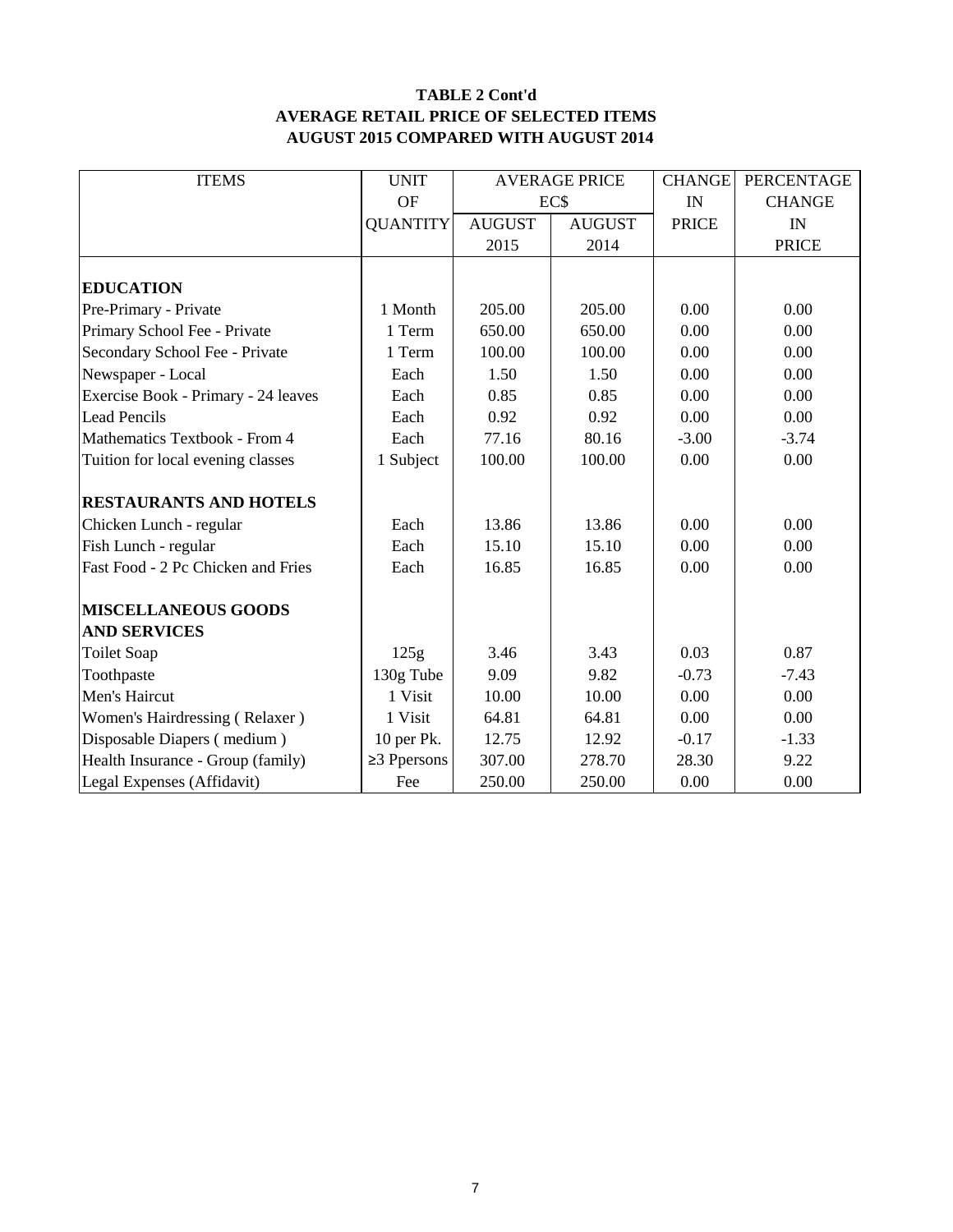#### **TABLE 3 THE CONSUMER PRICE INDEX BY MAIN GROUPS JANUARY 2010 = 100**

| <b>GROUP</b>                                                             | WEIGHT | <b>JULY</b> | <b>AUGUST</b> | <b>AUGUST</b> | PERCENTAGE CHANGE<br><b>OVER PREVIOUS:</b> |                              |  |
|--------------------------------------------------------------------------|--------|-------------|---------------|---------------|--------------------------------------------|------------------------------|--|
|                                                                          |        | 2015        | 2015          | 2014          | <b>MONTH</b><br><b>JULY</b>                | <b>YEAR</b><br><b>AUGUST</b> |  |
| 01. Food and Non-Alcoholic Beverages                                     | 21.91  | 111.0       | 110.3         | 113.9         | $-0.6$                                     | $-3.2$                       |  |
| 02. Alcoholic Beverages, Tobacco & Narcotics                             | 3.87   | 110.4       | 110.4         | 109.2         | 0.0                                        | 1.1                          |  |
| 03. Clothing and Footwear                                                | 3.22   | 102.7       | 102.6         | 103.7         | $-0.1$                                     | $-1.1$                       |  |
| 04. Housing, Water, Electricity, Gas and other<br>Fuels                  |        | 100.2       | 99.8          | 106.0         | $-0.4$                                     | $-5.8$                       |  |
| 05. Furnishings, Household Equipment and<br><b>Household Maintenance</b> | 6.59   | 101.4       | 101.3         | 101.2         | $-0.1$                                     | 0.1                          |  |
| 06. Health                                                               | 1.79   | 107.0       | 107.0         | 102.9         | 0.0                                        | 4.0                          |  |
| 07. Transport                                                            | 11.84  | 122.1       | 123.1         | 127.8         | 0.8                                        | $-3.7$                       |  |
| 08. Communication                                                        | 9.41   | 104.8       | 106.2         | 96.5          | 1.3                                        | 10.1                         |  |
| 09. Recreation and Culture                                               | 3.81   | 102.4       | 102.5         | 102.5         | 0.1                                        | 0.0                          |  |
| 10. Education                                                            | 1.32   | 109.0       | 109.0         | 109.3         | 0.0                                        | $-0.3$                       |  |
| 11. Restaurants and Hotels                                               | 1.87   | 103.2       | 103.2         | 103.0         | 0.0                                        | 0.2                          |  |
| 12. Miscellaneous Goods and Services                                     | 4.31   | 101.1       | 101.0         | 101.0         | $-0.1$                                     | 0.0                          |  |
| <b>ALL ITEMS</b>                                                         | 100.00 | 106.3       | 106.3         | 108.4         | 0.0                                        | $-1.9$                       |  |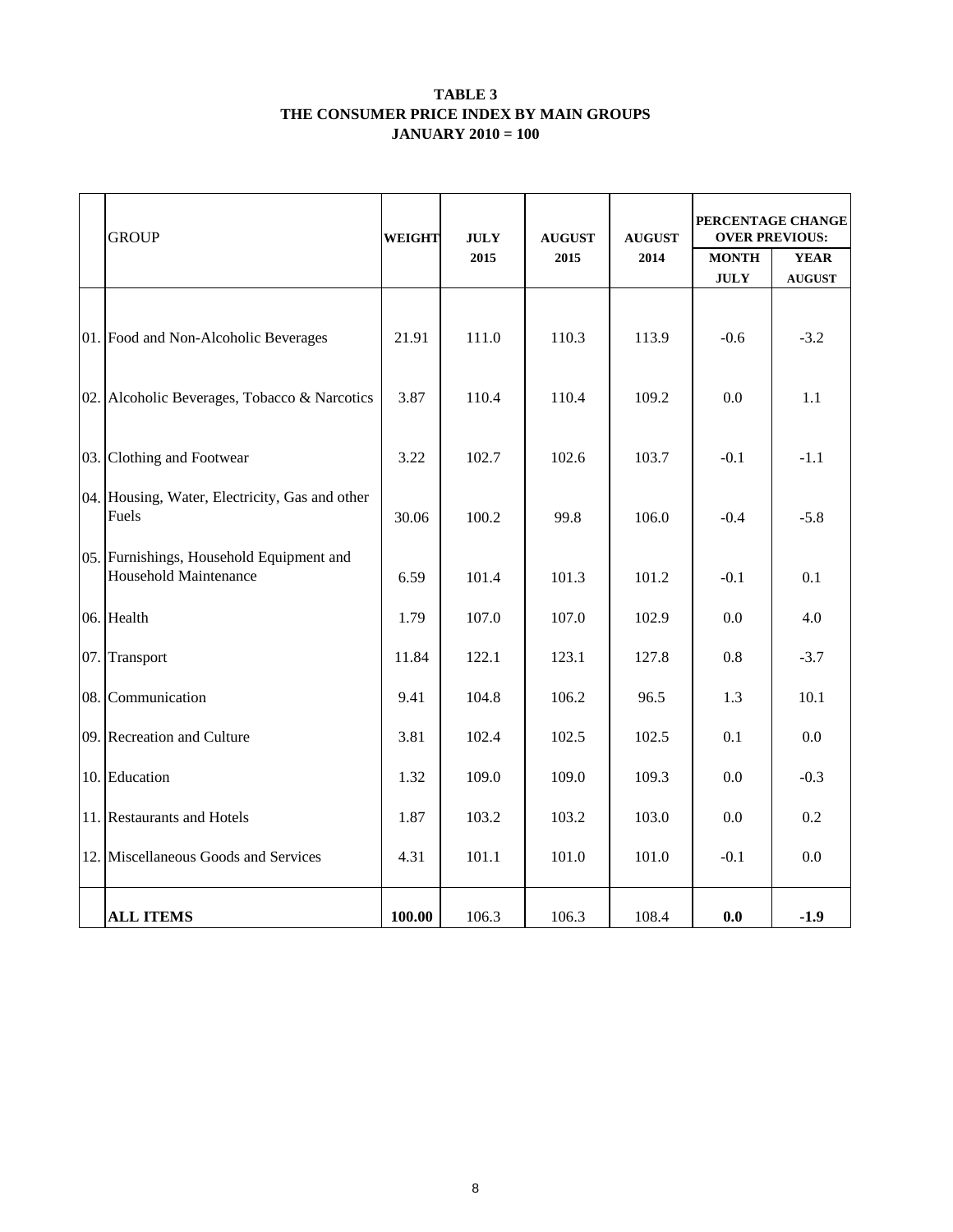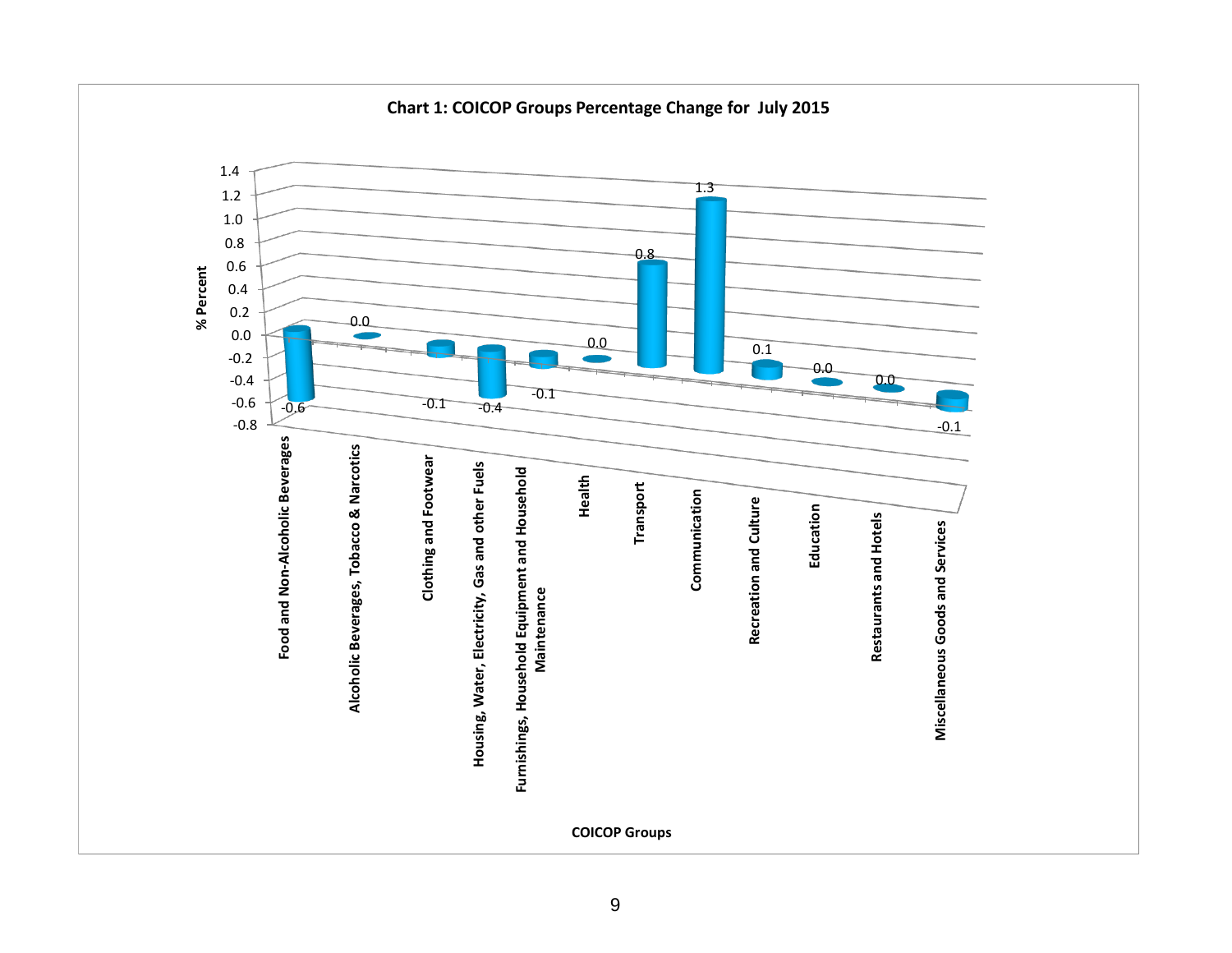#### **CONTRIBUTION TO CHANGE TABLE 4 THE CONSUMER PRICE INDEX BY MAIN GROUPS JANUARY 2010 = 100**

|    |                                                               |               |             |               |            | <b>Cost Weight</b>                         |               | Change in | Contribution                       |
|----|---------------------------------------------------------------|---------------|-------------|---------------|------------|--------------------------------------------|---------------|-----------|------------------------------------|
|    | <b>GROUP</b>                                                  | <b>WEIGHT</b> | <b>JULY</b> | <b>AUGUST</b> | Percentage | $\mathbf{J}\mathbf{U}\mathbf{L}\mathbf{Y}$ | <b>AUGUST</b> | Cost      | to                                 |
|    |                                                               |               | 2015        | 2015          | Change     | 2015                                       | 2015          | Weight    | Change                             |
|    |                                                               |               |             |               |            |                                            |               |           | $\mathbf{0}_{\mathbf{0}}^{\prime}$ |
|    | 1. Food and Non-Alcoholic Beverages                           | 21.91         | 111.0       | 110.3         | $-0.6$     | 2,432.01                                   | 2,416.67      | $-15.3$   |                                    |
| 2. | Alcoholic Beverages, Tobacco & Narcotics                      | 3.87          | 110.4       | 110.4         | 0.0        | 427.25                                     | 427.25        | 0.0       |                                    |
| 3. | Clothing and Footwear                                         | 3.22          | 102.7       | 102.6         | $-0.1$     | 330.69                                     | 330.37        | $-0.3$    |                                    |
|    | 4. Housing, Water, Electricity, Gas and other<br>Fuels        | 30.06         | 100.2       | 99.8          | $-0.4$     | 3,012.01                                   | 2,999.99      | $-12.0$   |                                    |
| 5. | Furnishings, Household Equipment and<br>Household Maintenance | 6.59          | 101.4       | 101.3         | $-0.1$     | 668.23                                     | 667.57        | $-0.7$    |                                    |
| 6. | Health                                                        | 1.79          | 107.0       | 107.0         | $0.0\,$    | 191.53                                     | 191.53        | $0.0\,$   |                                    |
| 7. | Transport                                                     | 11.84         | 122.1       | 123.1         | $0.8\,$    | 1,445.66                                   | 1,457.50      | 11.8      |                                    |
| 8. | Communication                                                 | 9.41          | 104.8       | 106.2         | 1.3        | 986.17                                     | 999.34        | 13.2      |                                    |
|    | 9. Recreation and Culture                                     | 3.81          | 102.4       | 102.5         | 0.1        | 390.14                                     | 390.53        | $0.4\,$   |                                    |
|    | 10. Education                                                 | 1.32          | 109.0       | 109.0         | 0.0        | 143.88                                     | 143.88        | 0.0       |                                    |
|    | 11. Restaurants and Hotels                                    | 1.87          | 103.2       | 103.2         | 0.0        | 192.98                                     | 192.98        | $0.0\,$   |                                    |
|    | 12. Miscellaneous Goods and Services                          | 4.31          | 101.1       | 101.0         | $-0.1$     | 435.74                                     | 435.31        | $-0.4$    | $\overline{\phantom{a}}$           |
|    | <b>ALL ITEMS</b>                                              | 100.00        | 106.3       | 106.3         | 0.0        | 10,630.00                                  | 10,630.00     | $0.0\,$   |                                    |